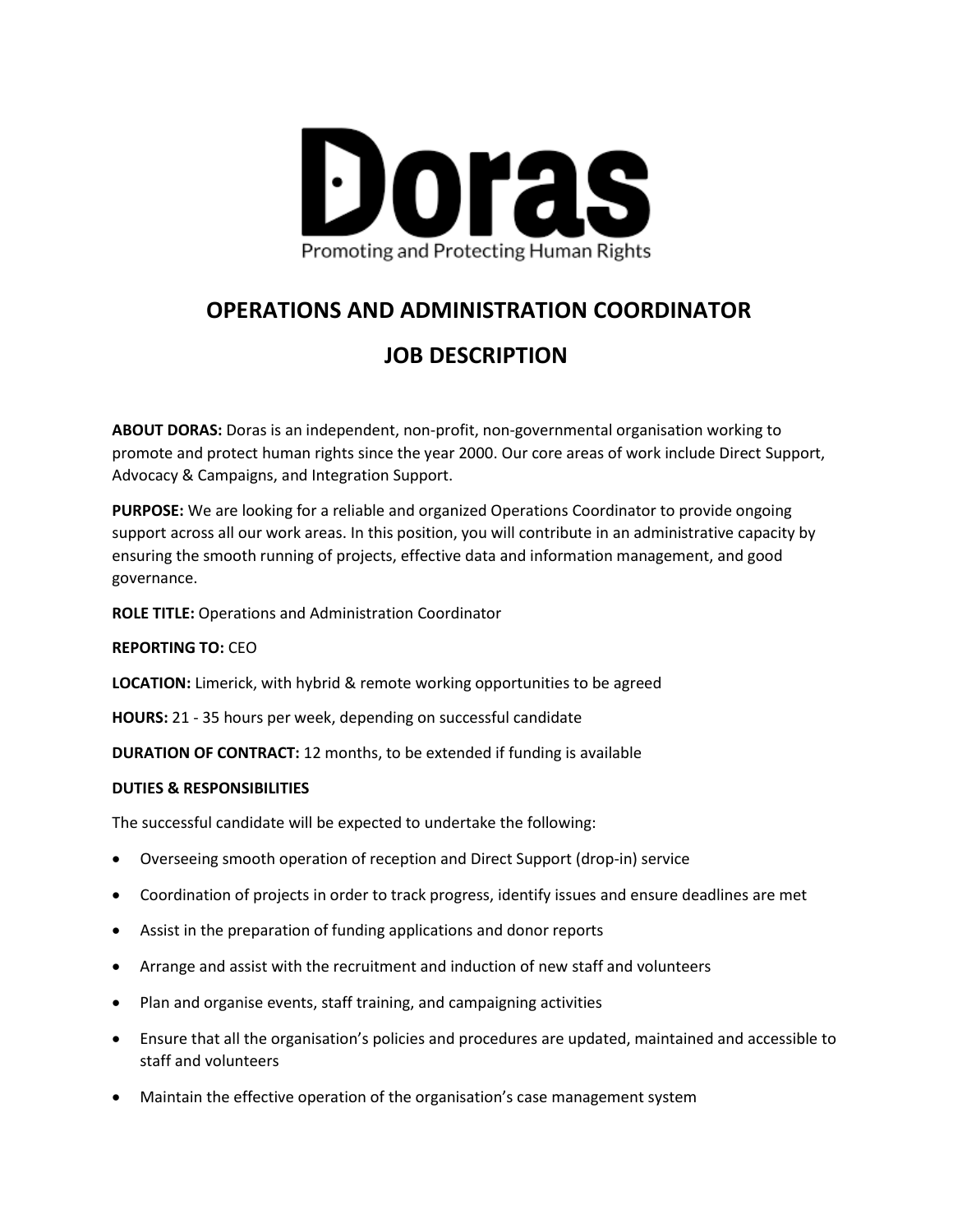- Produce statistical and other reports on the organisation's Direct Support work
- Organise and maintain the organisation's document management system
- Update content on the Doras website
- Ensure the organisation meets its responsibilities in relation to safeguarding of children and other vulnerable persons
- Ensure compliance with GDPR legislation
- Meet the organisation's obligations under the lobbying legislation
- Monitor and respond to general email queries and requests
- Implement ongoing improvements to operational management systems and processes
- Maintain a safe environment for staff, volunteers, service users and others
- Ensure relevant information is made available to service users in an accessible way
- Ensure all operations are carried out in an appropriate, cost-effective way
- Purchase of stationery, office equipment and other items essential to the organisation's operation
- Supporting Finance Department
- Any other duties as required by line manager

## **Person Specification**

#### **General Skills & Attributes**

- Excellent written communication skills
- Strong organizational and time management skills
- Ability to work efficiently with minimal supervision
- Knowledge and appreciation of the work done by Doras
- Relevant lived experience considered an advantage
- Knowledge of financial practices and how funding streams operate

#### **Professional Experience**

- Experience in an operations support role, ideally in an NGO environment
- Good knowledge of Microsoft Office applications, case management, document management and content management systems
- Proficient in technology and general office equipment
- Knowledge of good project management practice